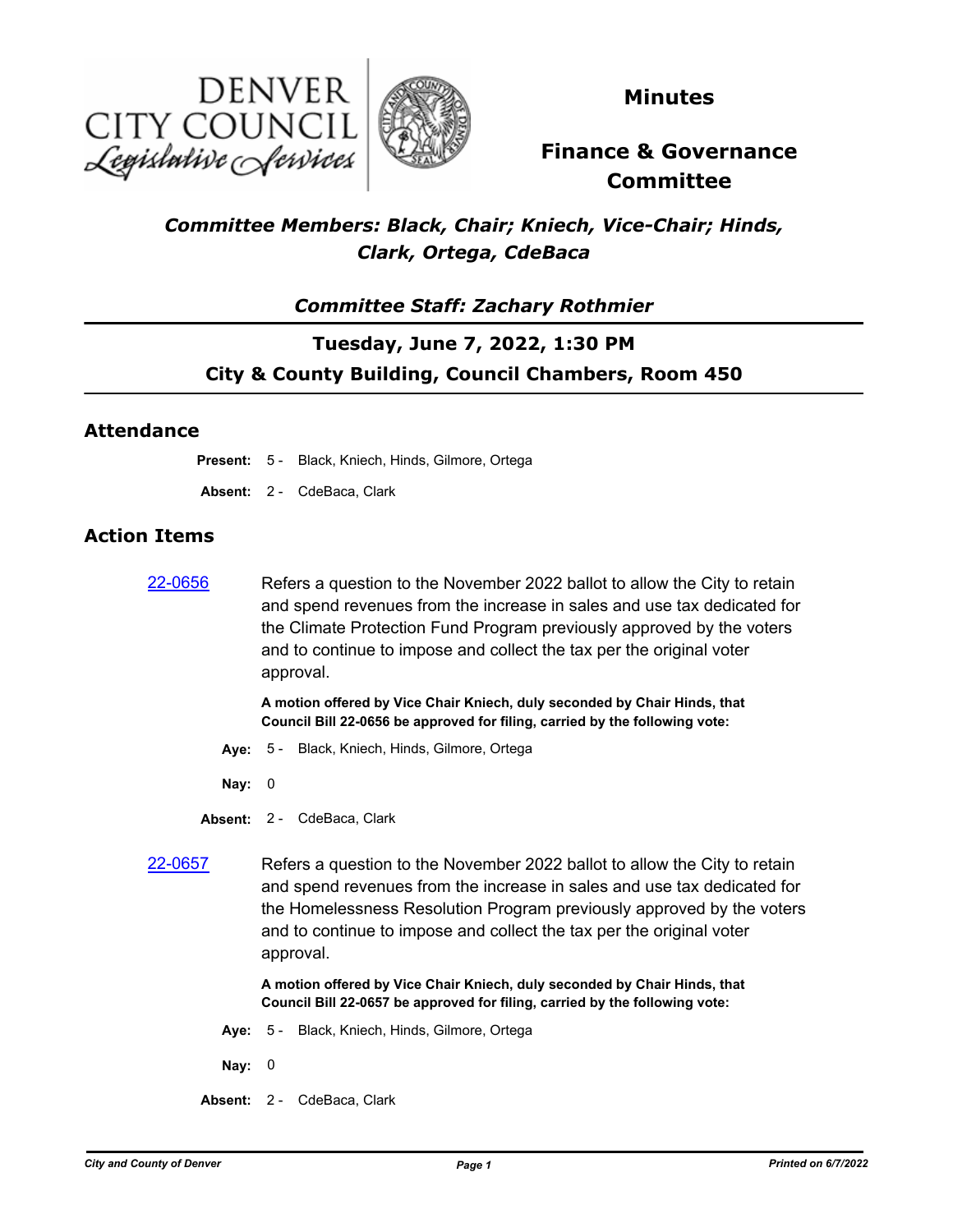| 22-0684  | Amends an agreement with Base Tactical Disaster Recovery Inc. by<br>adding \$697,084 for a new contract total of \$2,311,538 and one year for a<br>new end date of 12-31-2023 to continue providing consulting services and<br>management of the City and County of Denver's FEMA claim related to the<br>COVID-19 Pandemic, citywide (FINAN-202158178).<br>A motion offered by Chair Hinds, duly seconded by Chair Ortega, that Council<br>Resolution 22-0684 be approved for filing, carried by the following vote: |
|----------|-----------------------------------------------------------------------------------------------------------------------------------------------------------------------------------------------------------------------------------------------------------------------------------------------------------------------------------------------------------------------------------------------------------------------------------------------------------------------------------------------------------------------|
|          | Ave: 5 - Black, Kniech, Hinds, Gilmore, Ortega                                                                                                                                                                                                                                                                                                                                                                                                                                                                        |
| Nay: $0$ |                                                                                                                                                                                                                                                                                                                                                                                                                                                                                                                       |
|          | <b>Absent: 2 - CdeBaca, Clark</b>                                                                                                                                                                                                                                                                                                                                                                                                                                                                                     |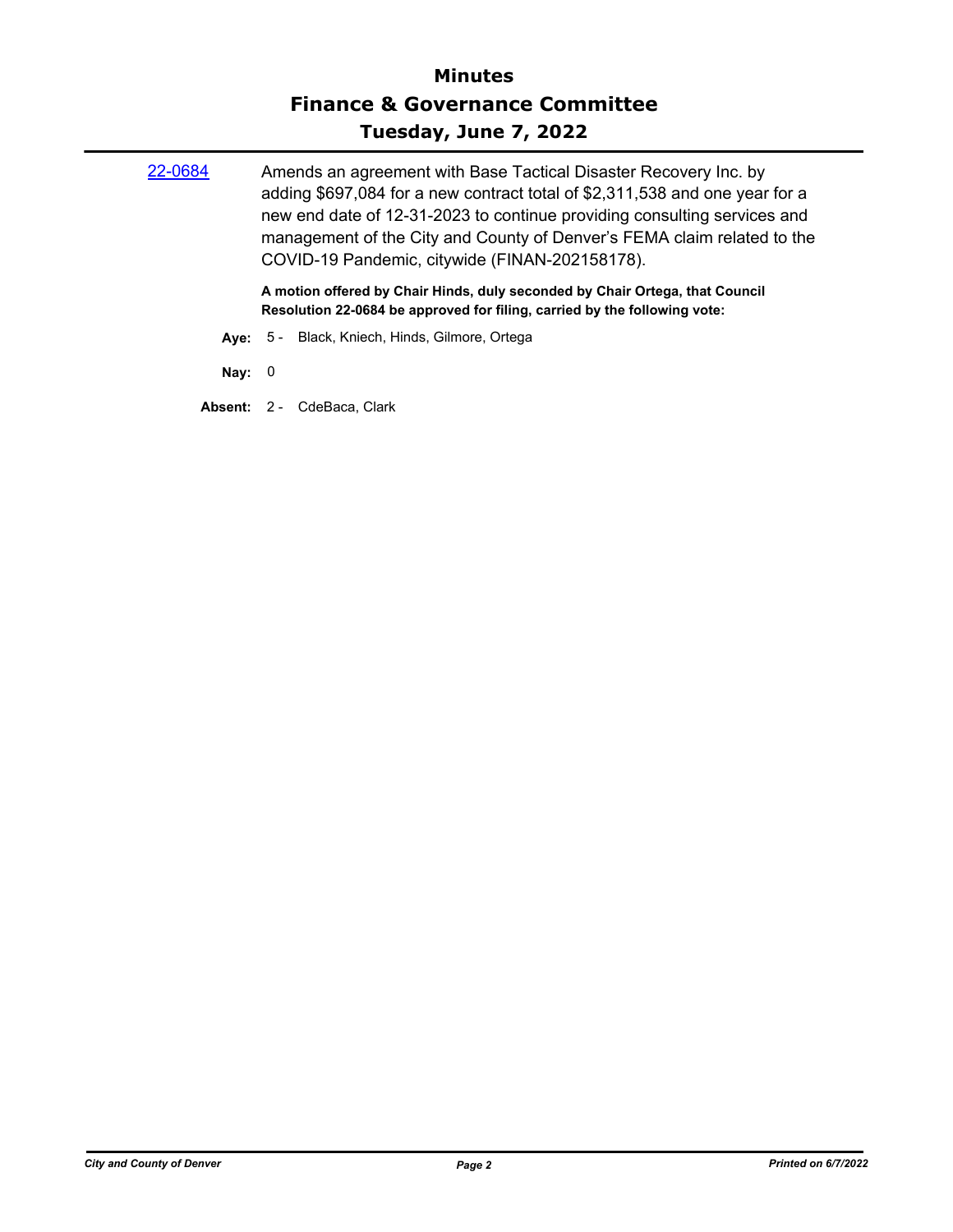### **Consent Items**

#### Block Vote

#### Block Vote

|                | A motion offered to approve the following items en bloc, carried by the following<br>vote:                                                                                                                                                                                                                                                                          |
|----------------|---------------------------------------------------------------------------------------------------------------------------------------------------------------------------------------------------------------------------------------------------------------------------------------------------------------------------------------------------------------------|
| Ave:           | 5 - Black, Kniech, Hinds, Gilmore, Ortega                                                                                                                                                                                                                                                                                                                           |
| Nay:           | 0                                                                                                                                                                                                                                                                                                                                                                   |
|                | Absent: 2 - CdeBaca, Clark                                                                                                                                                                                                                                                                                                                                          |
| <u>22-0652</u> | Amends a Master Purchase Order with Western Paper Distributors, Inc., by<br>changing the vendor name to Imperial Bag & Paper Company LLC, doing<br>business as Western Paper Distributors and adding one year for a new<br>end date of 7-31-2023 for janitorial supplies for City facilities, citywide. No<br>change to Master Purchase Order amount (SC-00006922). |
|                | A motion offered that Council Resolution 22-0652 be approved by consent en<br>bloc, carried by the following vote:                                                                                                                                                                                                                                                  |
|                | Aye: 5 - Black, Kniech, Hinds, Gilmore, Ortega                                                                                                                                                                                                                                                                                                                      |
| Nay:           | 0                                                                                                                                                                                                                                                                                                                                                                   |
|                | Absent: 2 - CdeBaca, Clark                                                                                                                                                                                                                                                                                                                                          |
| 22-0658        | Sets a public hearing before City Council on 7-11-2022 on the Second<br>Amended Service Plan for the Southeast Public Improvement Metropolitan<br>District in Council District 4.                                                                                                                                                                                   |
|                | A motion offered that Council Resolution 22-0658 be approved by consent en<br>bloc, carried by the following vote:                                                                                                                                                                                                                                                  |
|                | Aye: 5 - Black, Kniech, Hinds, Gilmore, Ortega                                                                                                                                                                                                                                                                                                                      |
| Nay:           | $\boldsymbol{0}$                                                                                                                                                                                                                                                                                                                                                    |
|                | Absent: 2 - CdeBaca, Clark                                                                                                                                                                                                                                                                                                                                          |
| 22-0659        | Establishes a new "SIPPRA City Share" Special Revenue Fund in the<br>Community Development Special Revenue Fund Series to administer the<br>City's share of funding related to the Social Impact Partnerships to Pay for<br>$D_{\text{scollto}}$ Ast suffered A. Housing to Haelth program and sufficience a sack                                                   |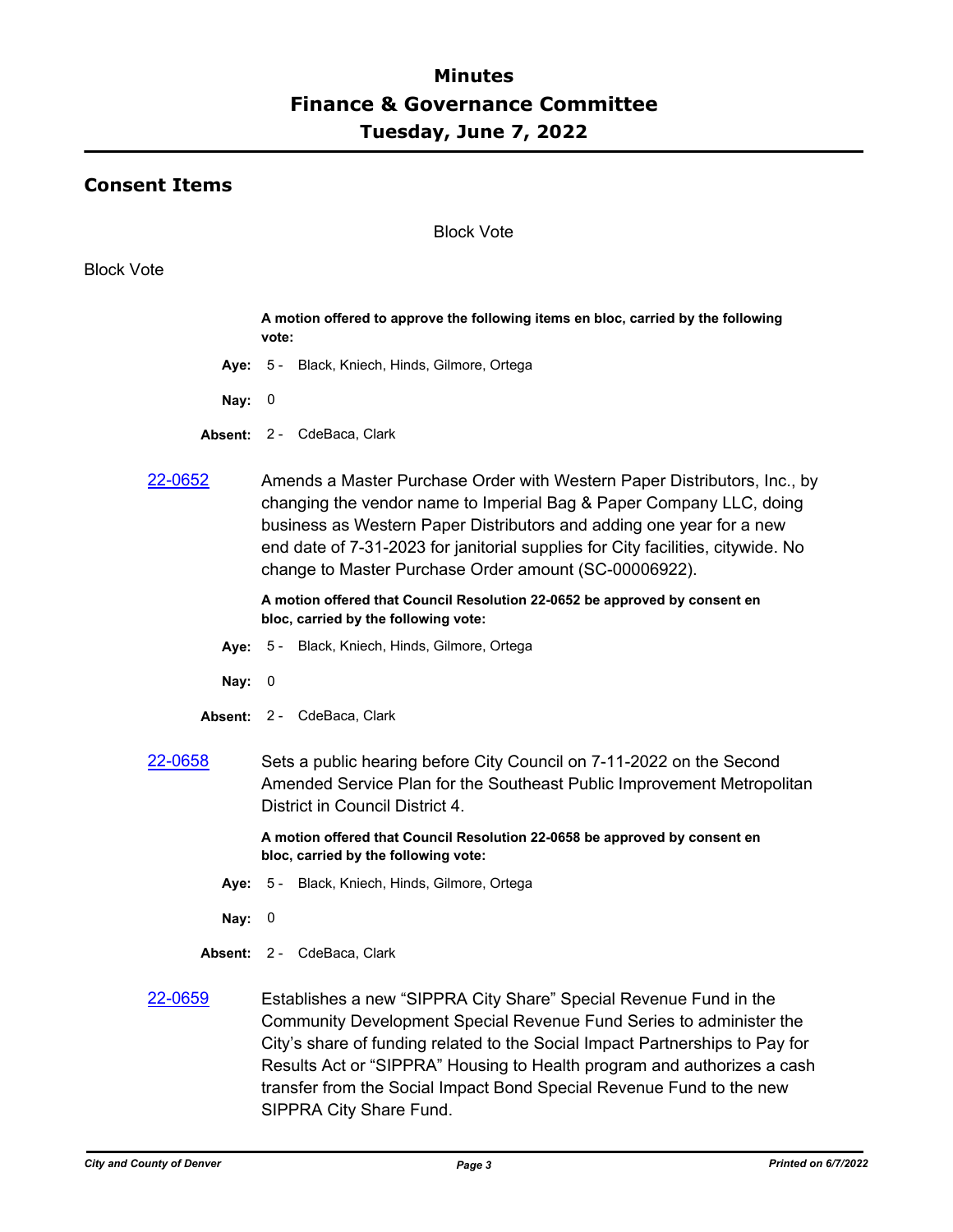**A motion offered that Council Bill 22-0659 be approved by consent en bloc, carried by the following vote:**

- **Aye:** 5 Black, Kniech, Hinds, Gilmore, Ortega
- **Nay:** 0
- **Absent:** 2 CdeBaca, Clark
- [22-0660](http://denver.legistar.com/gateway.aspx?m=l&id=/matter.aspx?key=21727) Establishes the "Community Development State Grants Fund" in the Community Development Special Revenue Fund Series to receive and administer grants from the State of Colorado.

**A motion offered that Council Bill 22-0660 be approved by consent en bloc, carried by the following vote:**

- **Aye:** 5 Black, Kniech, Hinds, Gilmore, Ortega
- **Nay:** 0
- **Absent:** 2 CdeBaca, Clark
- [22-0661](http://denver.legistar.com/gateway.aspx?m=l&id=/matter.aspx?key=21728) Amends the lease purchase agreement with JP Morgan Chase Bank, N.A. for energy conservation measure equipment to address required administrative changes in the escrow agreement and Acceptance Certificates. No change to lease purchase agreement duration or amount (FINAN-202161239-00).

**A motion offered that Council Resolution 22-0661 be approved by consent en bloc, carried by the following vote:**

- **Aye:** 5 Black, Kniech, Hinds, Gilmore, Ortega
- **Nay:** 0
- **Absent:** 2 CdeBaca, Clark
- [22-0662](http://denver.legistar.com/gateway.aspx?m=l&id=/matter.aspx?key=21729) Amends the Energy Performance Agreement with McKinstry Essention, LLC to add one (1) year for a new end date of 12-31-2026 and to change the term and payment structure for the implementation of energy conservation measures at City buildings. No change to agreement amount (GENRL-202263189-02).

#### **A motion offered that Council Resolution 22-0662 be approved by consent en bloc, carried by the following vote:**

- **Aye:** 5 Black, Kniech, Hinds, Gilmore, Ortega
- **Nay:** 0
- **Absent:** 2 CdeBaca, Clark

[22-0663](http://denver.legistar.com/gateway.aspx?m=l&id=/matter.aspx?key=21730) Amends the Energy Performance Agreement with Ameresco, Inc. to